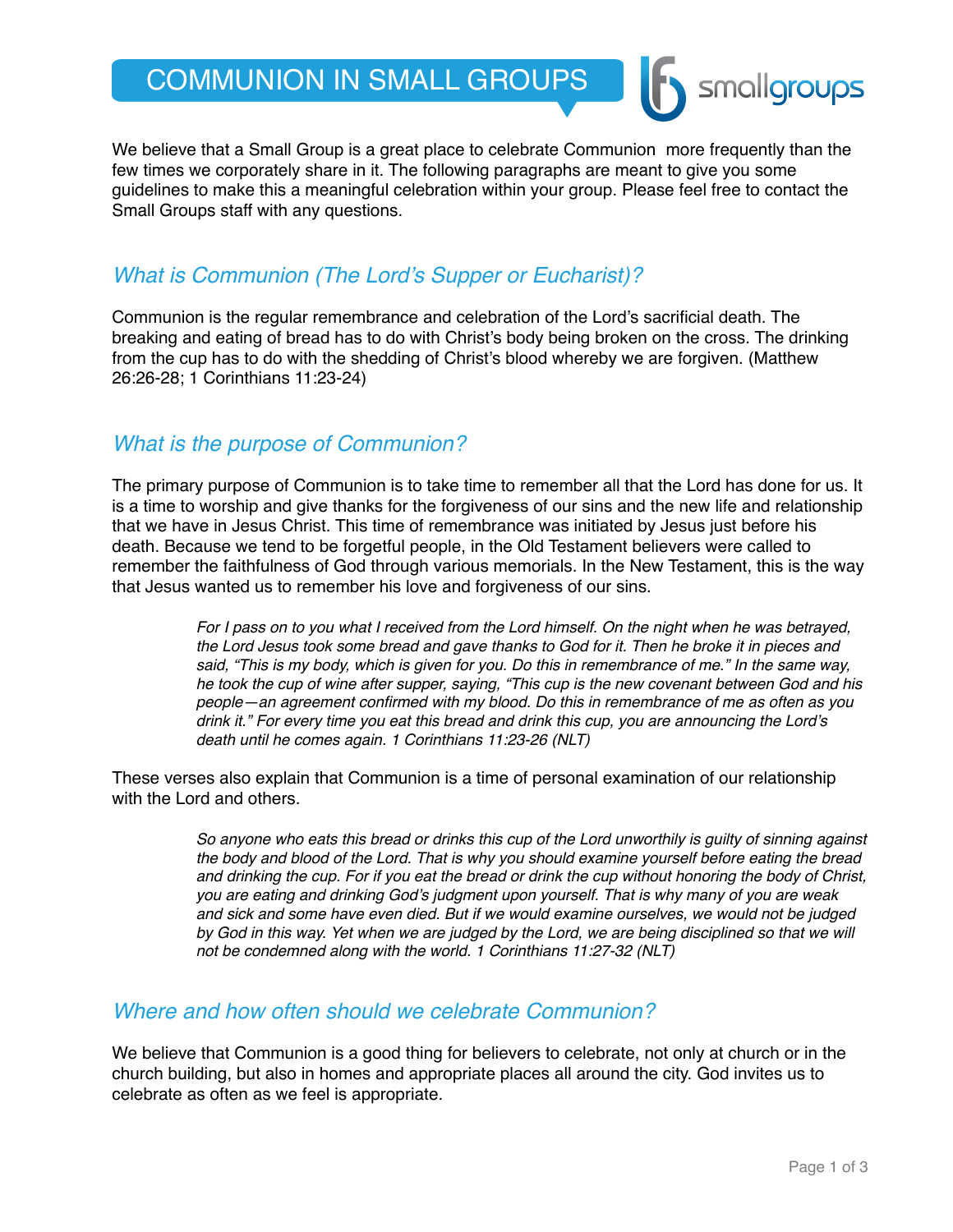

#### In Acts 2:42-47, we read that believers met on a regular basis in their homes to celebrate communion

*All the believers devoted themselves to the apostles' teaching, and to fellowship, and to sharing in meals (including the Lord's Supper), and to prayer.*

*A deep sense of awe came over them all, and the apostles performed many miraculous signs and wonders. And all the believers met together in one place and shared everything they had. They sold their property and possessions and shared the money with those in need. They worshiped together at the Temple each day, met in homes for the Lord's Supper, and shared their meals with great joy and generosity— all the while praising God and enjoying the goodwill of all the people. And each day the Lord added to their fellowship those who were being saved. (NLT)*

#### *Who can take Communion?*

Any person who has believed in and trusted the Lord Jesus Christ alone for his or her salvation may take Communion. This means it is possible that some members of your group may not want to participate.

# *Who can serve (give, facilitate, administer, or officiate) Communion?*

Biblically speaking, anyone can serve or facilitate communion. Strategically, we think that the Small Group Leader or Apprentice would be a good person to serve it. This is a great opportunity for the leader to model servant leadership in the same way that Jesus served his disciples. However, there may be other members who are equally able to lead and serve in this celebration. This is left to the leader's discernment and discretion.

# *Is there a better time to serve Communion in the life cycle of the group?*

We believe it is important to take time to get to know one another before participating in Communion together. Groups could share Communion as early as in the first six months of their group cycle.

#### *How can we serve Communion?*

There are many ways to serve Communion. The Bible does not dictate a certain method. Be creative and use variety. You could celebrate Communion after a meal together. This seems to be the way the early church did it (Matthew 26:26-29; Acts 2:42-46; 1 Corinthians 11:20-26). You could make this the centerpiece of your time together or you could partake in it before or after you complete a study and discussion time. The important thing is to remember that this is a time of worship. This is a time of celebration. This is a time of remembering and reflection. Enjoy it and you will see yourself and your friends grow in your relationship with Jesus Christ.